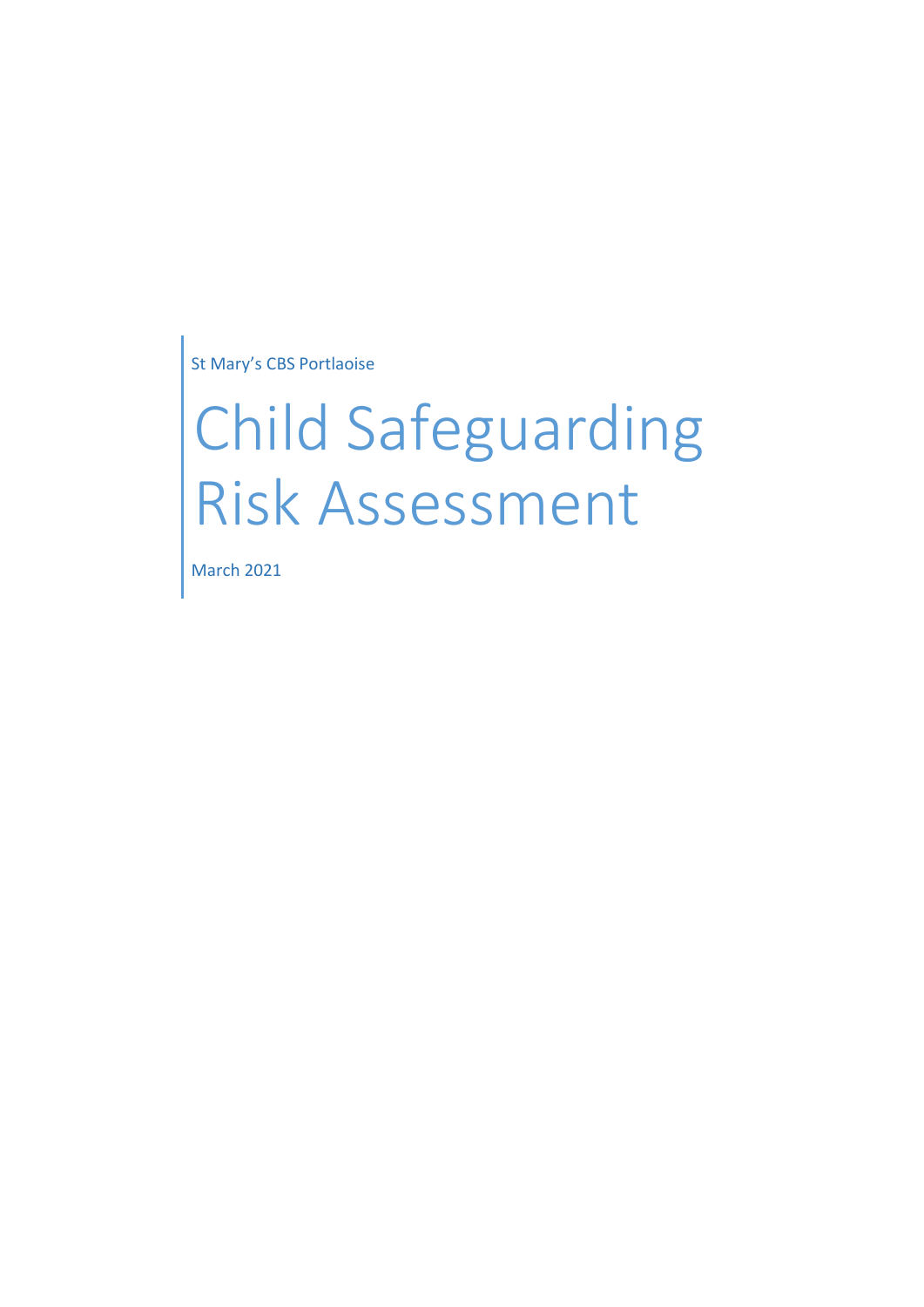## Child Safeguarding Risk Assessment

### Written Assessment of Risk of St Mary's CBS Portlaoise – 9<sup>th</sup> March 2021

In accordance with section 11 of the Children First Act 2015 and with the requirement of Chapter 8 of the *Child Protection Procedures for Primary and Post-Primary Schools 2017*, the following is the Written Risk Assessment of St Mary's CBS.

#### **1. List of school activities**

- Daily arrival and dismissal of pupils
- Recreation breaks for pupils
- Classroom teaching
- One-to-one teaching
- One-to-one counselling
- Remote Teaching and Learning (Covid 19 Restrictions)
- Outdoor teaching activities
- Sporting activities
- School outings
- School trips involving overnight stay
- School trips involving foreign travel
- Use of toilet/changing/shower areas in schools
- Annual Sports Day
- Fundraising events involving pupils
- Use of off-site facilities for school activities
- School transport arrangements including use of bus escorts
- Care of children with special educational needs, including intimate care where needed,
- Management of challenging behaviour amongst pupils, including appropriate use of restraint where required
- Administration of Medicine
- Administration of First Aid
- Curricular provision in respect of SPHE, RSE, Stay Safe
- Prevention and dealing with bullying amongst pupils
- Training of school personnel in child protection matters
- Use of external personnel to supplement curriculum
	- Use of external personnel to support sports and other extra-curricular activities
- Care of pupils with specific vulnerabilities/ needs such as
	- Pupils from ethnic minorities/migrants
	- Members of the Traveller community
	- Lesbian, gay, bisexual or transgender (LGBT) children
	- Pupils perceived to be LGBT
	- Pupils of minority religious faiths
	- Children in care
	- Children on CPNS (Child Protection Notification System)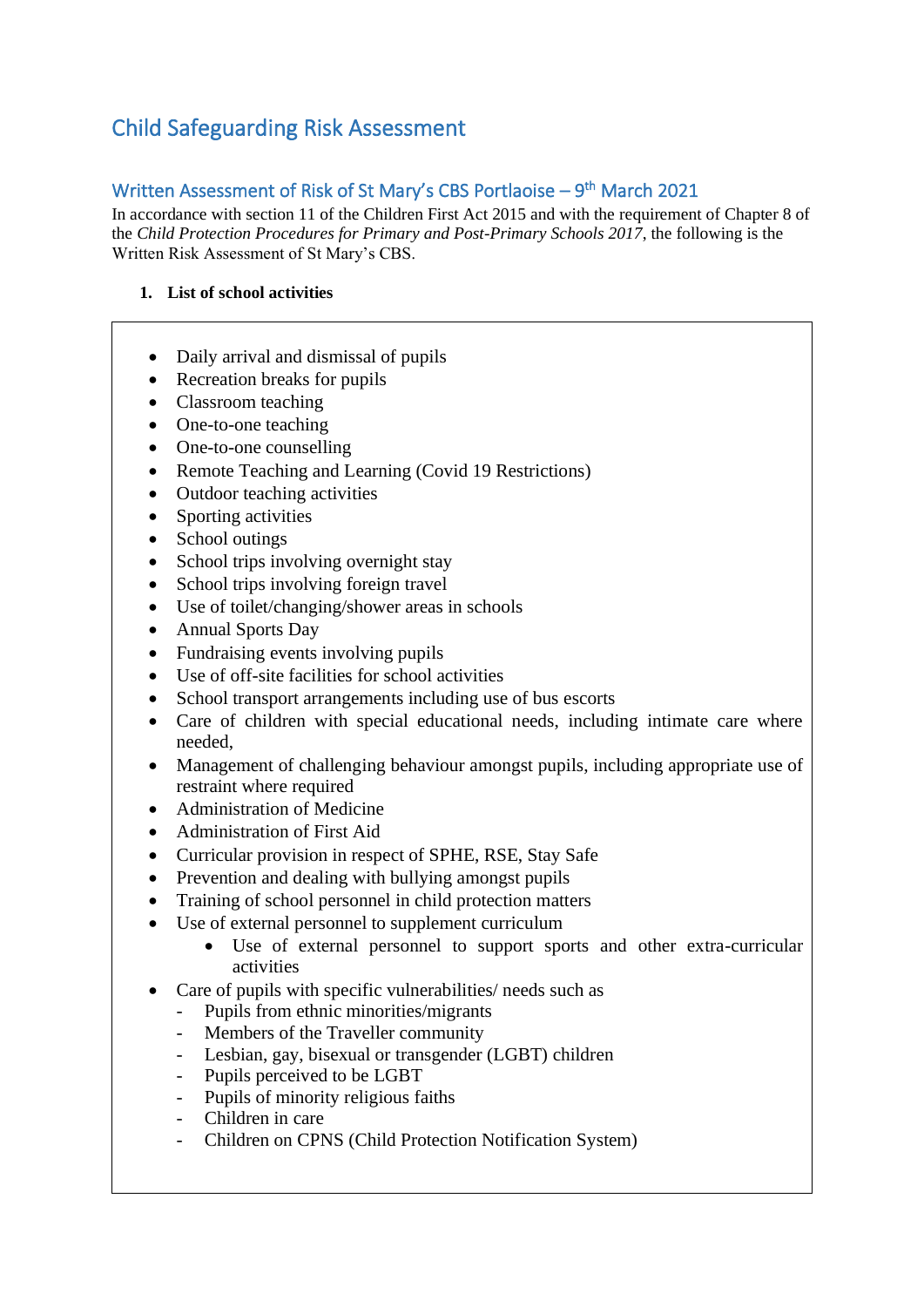- Recruitment of school personnel including
	- Teachers/SNA's
	- Caretaker/Secretary/Cleaners
	- Sports coaches
	- External Tutors/Guest Speakers
	- Volunteers/Parents in school activities
	- Visitors/contractors present in school during school hours
	- Visitors/contractors present during after school activities
- Participation by pupils in religious ceremonies/Retreats both in and outside school.
- Use of Information and Communication Technology by pupils in school
- Application of sanctions under the school's Code of Behaviour including detention of pupils, confiscation of phones etc.
- Students from the school participating in work experience elsewhere
- Students visiting from other schools
- Student teachers undertaking training placement in school
- Use of video/photography/other media to record school events
- Use of videos/photography for assessment in the new JCSA
- Use of Microsoft Teams for Remote Teaching and Learning
- After school use of school premises by other organisations
- Breakfast Club
- Homework Club / Night Study

#### **2. The school has identified the following risk of harm in respect of its activities**

- Risk of harm not being recognised by school personnel
- Risk of harm not being reported properly and promptly by school personnel
- Risk of child being harmed in the school by a member of school personnel
- Risk of child being harmed in the school by another child
- Risk of child being harmed in the school by volunteer or visitor to the school
- Risk of child being harmed by a member of school personnel, a member of staff of another organisation or other person while child participating in out of school activities e.g. school trip, swimming lessons
- Risk of harm due to bullying of a student
- Risk of harm due to inadequate supervision of children in school
- Risk of harm due to inadequate supervision of children while attending out of school activities
- Risk of harm due to inappropriate relationship/communications between child and another child or adult
- Risk of harm due to children inappropriately accessing/using computers, social media, phones and other devices while at school
- Risk of harm to children with SEN who have particular vulnerabilities
- Risk of harm due to inadequate code of behaviour
- Risk of harm in one-to-one teaching, counselling, coaching situation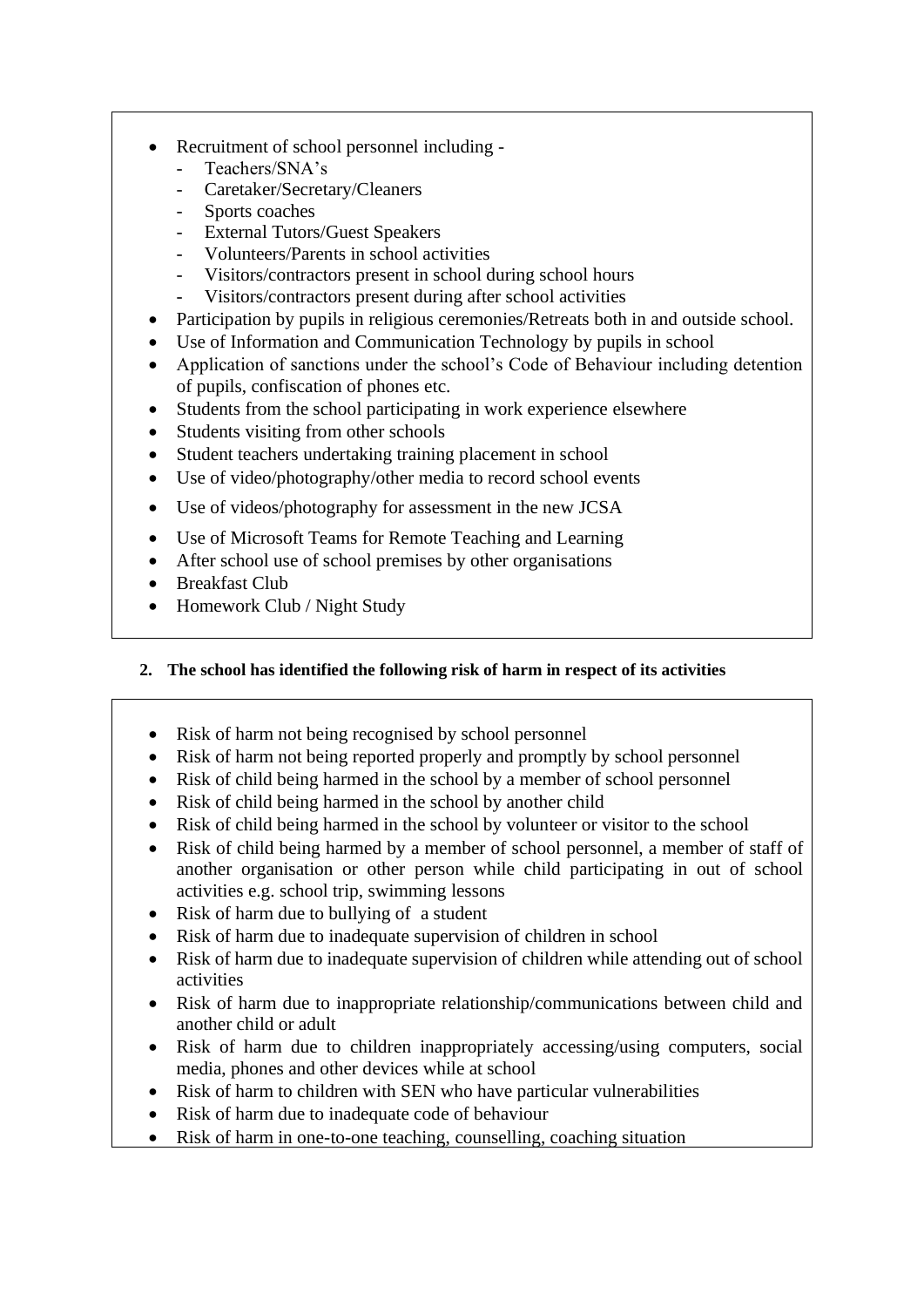- Risk of harm caused by a member of school personnel accessing/circulating inappropriate material via social media, texting, digital device, Teams or other manner
- Risk of harm caused by member of school personnel communicating with pupils in appropriate manner via social media, texting, digital device or other manner
- Risk of harm caused by member of school personnel communicating with pupils in an inappropriate manner through the school learning platform, Microsoft Teams.

#### **3. The school has the following procedures in place to address the risks of harm identified in this assessment**

- All school personnel are provided with a copy of the school's *Child Safeguarding Statement*
- The *Child Protection Procedures for Primary and Post-Primary Schools 2017* are made available to all school personnel
- School Personnel are required to adhere to the *Child Protection Procedures for Primary and Post-Primary Schools 2017* and all registered teaching staff are required to adhere to the *Children First Act 2015*
- The school implements in full the SPHE curriculum
- The school implements in full the Wellbeing Programme at Junior Cycle
- The school has an Anti-Bullying Policy which fully adheres to the requirements of the Department's *Anti-Bullying Procedures for Primary and Post-Primary Schools*
- The school has adequate supervision to ensure appropriate supervision of students during breaks
- The school endeavours to ensure that the main door is locked during the school day and entry can only be made through being released by an internal lock release in the office
- Visitors are required to sign in and sign out and wear a visitors' badge
- The school has a Health and Safety Policy
- The school adheres to the requirements of the Garda vetting legislation and relevant DES circulars in relation to recruitment and Garda vetting
- The school has a Code of Conduct for school personnel (teaching and non-teaching staff)
- The school complies with the agreed disciplinary procedures for teaching staff
- The school has a Special Educational Needs Policy
- The school has in place a policy and procedures for the administration of medication to pupils
- The school implemented a Remote Teaching/Learning Policy during the 2020/2021 school year
- Staff have been reminded about the Child Protection Protocols and Requirements when engaging in Remote Teaching and Learning
- Teachers have been reminded about the Teaching Council's Code of Professional Conduct for Teachers